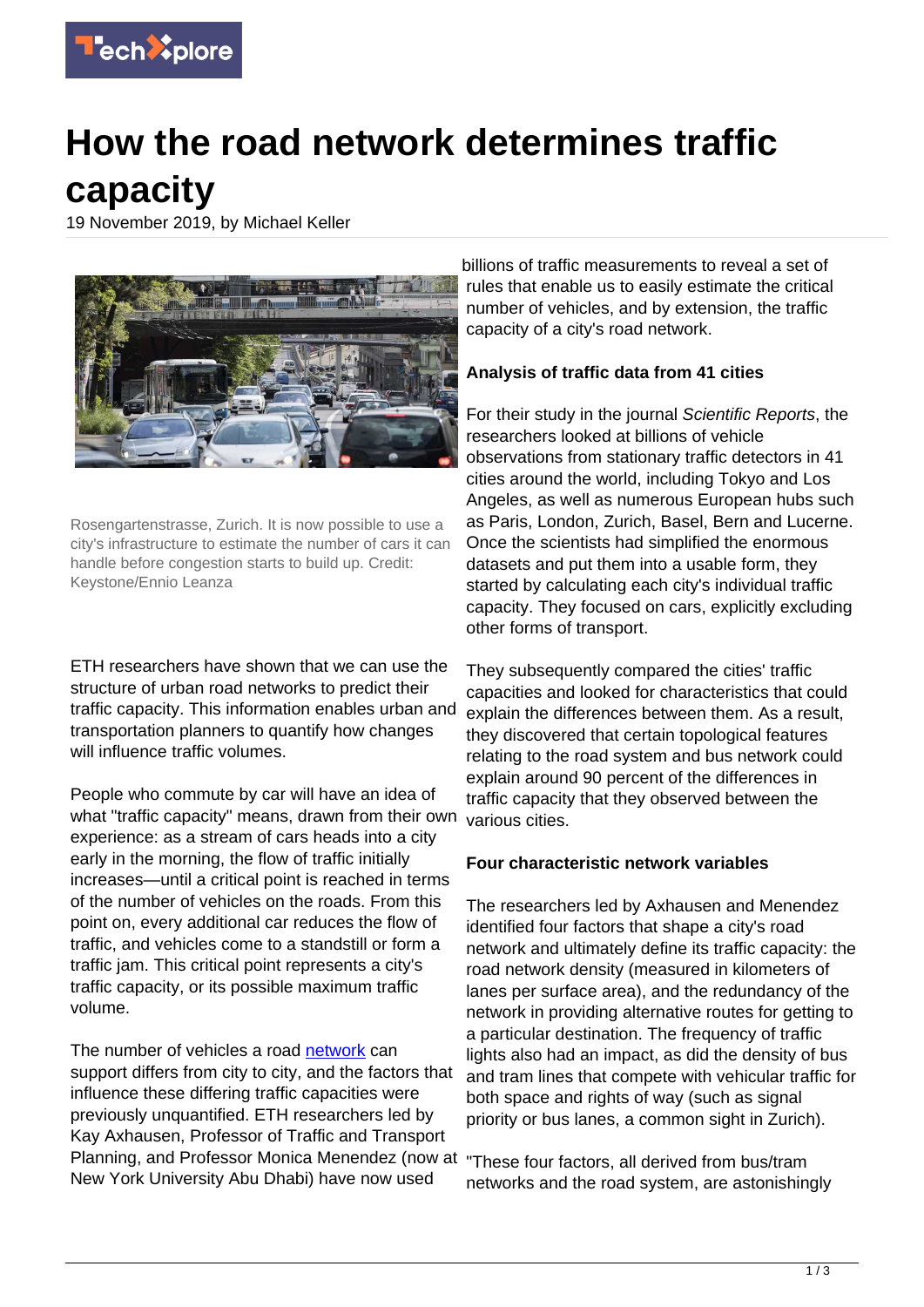

accurate at explaining the differences in capacity that we see from city to city," explains Axhausen. These findings enabled them to firm up a theory that they had long been mulling over, drawn from earlier simulations and a small amount of empirical data: that, subject to the vehicular density in various cities, traffic volumes behave in a similar way and follow the same patterns.

"This means that we can use a city's infrastructure to predict the [critical point](https://techxplore.com/tags/critical+point/), and by extension, the traffic capacity of the network," explains Lukas Ambühl, a doctoral student in the Traffic Engineering group and one of the study's first authors.

## **Calculating the ideal infrastructure**

A layperson might think it rather obvious that a network's form is linked to its traffic capacity. However, the transport experts at ETH see it as anything but self-evident that a system as chaotic as an urban transport network, with thousands of participants all acting independently, really would follow the same patterns in all the cities examined. This is why they are particularly fascinated by this simple model.

The results are also of practical relevance: urban planners can now quantify their expectations of how planned investments or construction work will improve or limit their network's traffic capacity. For example, constructing (or removing) [road](https://techxplore.com/tags/road/) lanes changes the density of the network, while a key bridge being rendered unusable due to renovation work diminishes its redundancy. And if [transport](https://techxplore.com/tags/transport+companies/) [companies](https://techxplore.com/tags/transport+companies/) arrange for public transport to run more frequently, there will be more buses on the roads.

However, the authors also note the limitations of the study. They explain that the sample, covering 41 cities, was small, and that most of these cities were in Europe. In addition, they did not undertake a detailed exploration of how traffic lights were controlled at intersections. Finally, the study only focused on infrastructure, disregarding questions of demand, such as how commuters react to a changed traffic situation.

Despite this, the results could help cities create

their ideal infrastructure. "Our new understanding of traffic [capacity](https://techxplore.com/tags/capacity/) within urban networks may not do away with [traffic](https://techxplore.com/tags/traffic/) jams for good. However, it will likely play a key role in improving the transport situation," Axhausen explains.

 **More information:** Allister Loder et al. Understanding traffic capacity of urban networks, Scientific Reports (2019). [DOI:](http://dx.doi.org/10.1038/s41598-019-51539-5) [10.1038/s41598-019-51539-5](http://dx.doi.org/10.1038/s41598-019-51539-5)

Provided by ETH Zurich